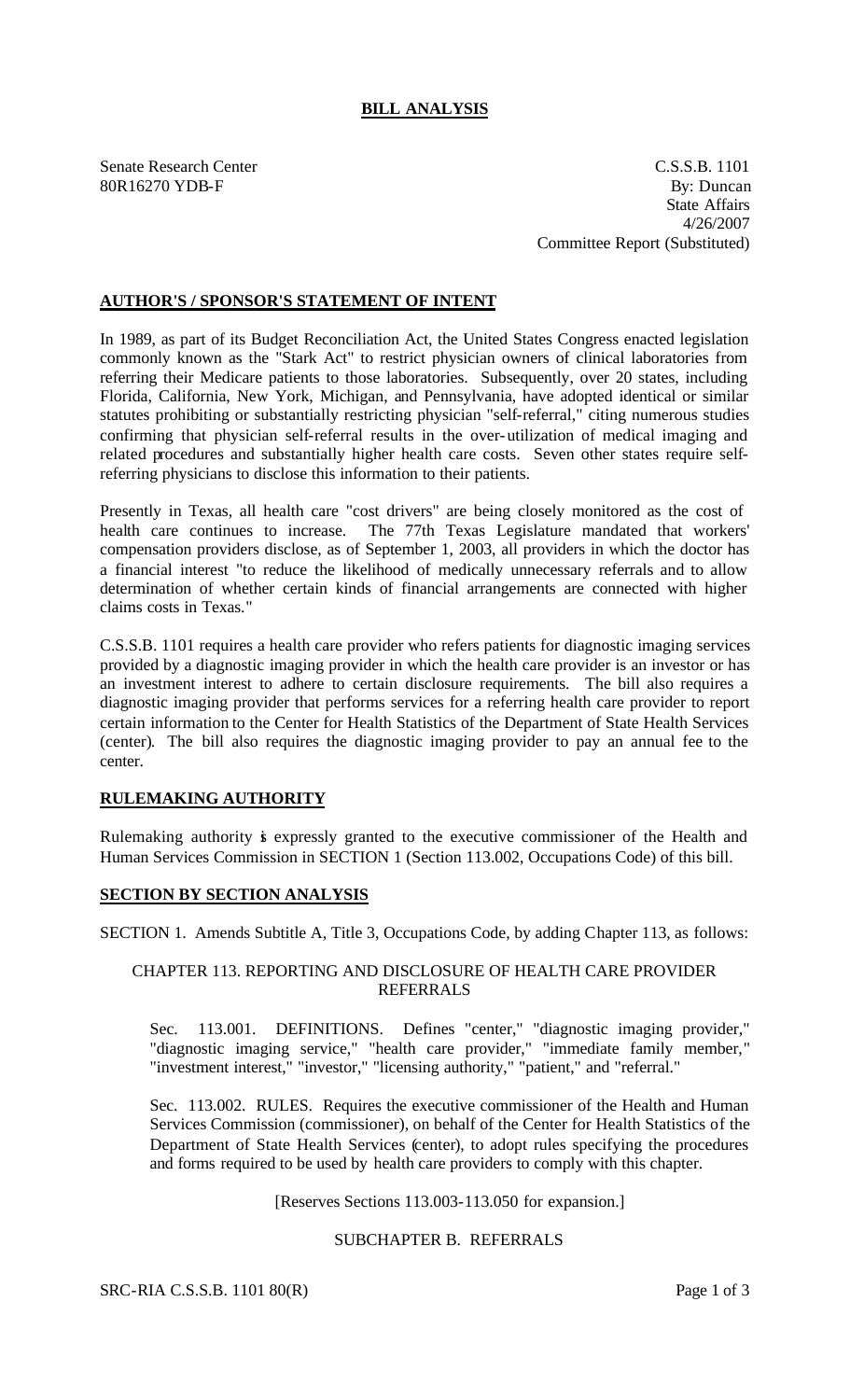Sec. 113.051. REPORTING AND DISCLOSURE OF REFERRALS. (a) Requires a diagnostic imaging provider that performs services for a referring health care provider to report to the center the identity of the referring health care provider, the exact nature of any investment interest the health care provider has in the diagnostic imaging provider, the total number of patients receiving diagnostic imaging services who were referred by the health care provider, and the additional claims data required by the center.

(b) Authorizes the report required under Subsection (a) to be in the form of a bill for services provided by the diagnostic imaging provider in accordance with rules for filing a clean claim adopted by the Texas Department of Insurance (28 TAC 21.2803), as those rules existed on September 1, 2007.

(c) Requires a health care provider who refers a patient for a diagnostic imaging service provided by a diagnostic imaging provider in which the provider is an investor or has an investment interest to disclose in writing to the provider's patients the provider's investment interest in the diagnostic imaging provider, and advise the provider's patients that the patient may choose to have another diagnostic imaging provider provide the diagnostic imaging services.

(d) Requires a report required by this section to be submitted to the center in the format or method required by the Department of State Health Services (DSHS).

Sec. 113.052. PUBLIC INFORMATION. Requires information collected under Section 113.051 to be made available to the public.

Sec. 113.053. FEES FOR REPORT. (a) Requires a diagnostic imaging provider to pay to the center a fee in the amount necessary to cover the costs of administering this chapter, not to exceed \$500 at the time of submitting an initial report to the center under Section 113.051, and once each calendar year in which the health care provider or diagnostic imaging provider provides a report to the center.

(b) Requires fees collected under this section to be maintained in a separate account outside the state treasury by the center to be used in the collection and analysis of data collected under this chapter.

[Reserves Sections 113.054-113.100 for expansion.]

### SUBCHAPTER C. DISCIPLINARY ACTION; PENALTIES

Sec. 113.101. DISCIPLINARY ACTION. Provides that a diagnostic imaging provider's failure to report information required by this chapter or failure to pay a fee required by this chapter is grounds for disciplinary action, including the imposition of an administrative pena lty, by the licensing authority that regulates the diagnostic imaging provider.

Sec. 113.102. CIVIL PENALTY. (a) Provides that a health care provider or diagnostic imaging provider that violates this chapter or rules adopted under this chapter is subject to a civil penalty of not more than \$1,000 for each violation.

(b) Requires the attorney general at the request of the center to bring an action to collect penalties under this section. Authorizes the center and the attorney general, in the suit, to each recover reasonable expenses incurred in obtaining the penalty, including investigation and court costs and reasonable attorney's fees.

(c) Requires expenses recovered by the center under this section to deposited in a separate account outside the state treasury to be used by the center in the enforcement of this chapter.

SECTION 2. (a) Requires DSHS to conduct a study of the financial impact of the use of diagnostic imaging services required to be submitted to DSHS under Section 113.051, Occupations Code, as added by this Act.

SRC-RIA C.S.S.B. 1101 80(R) Page 2 of 3